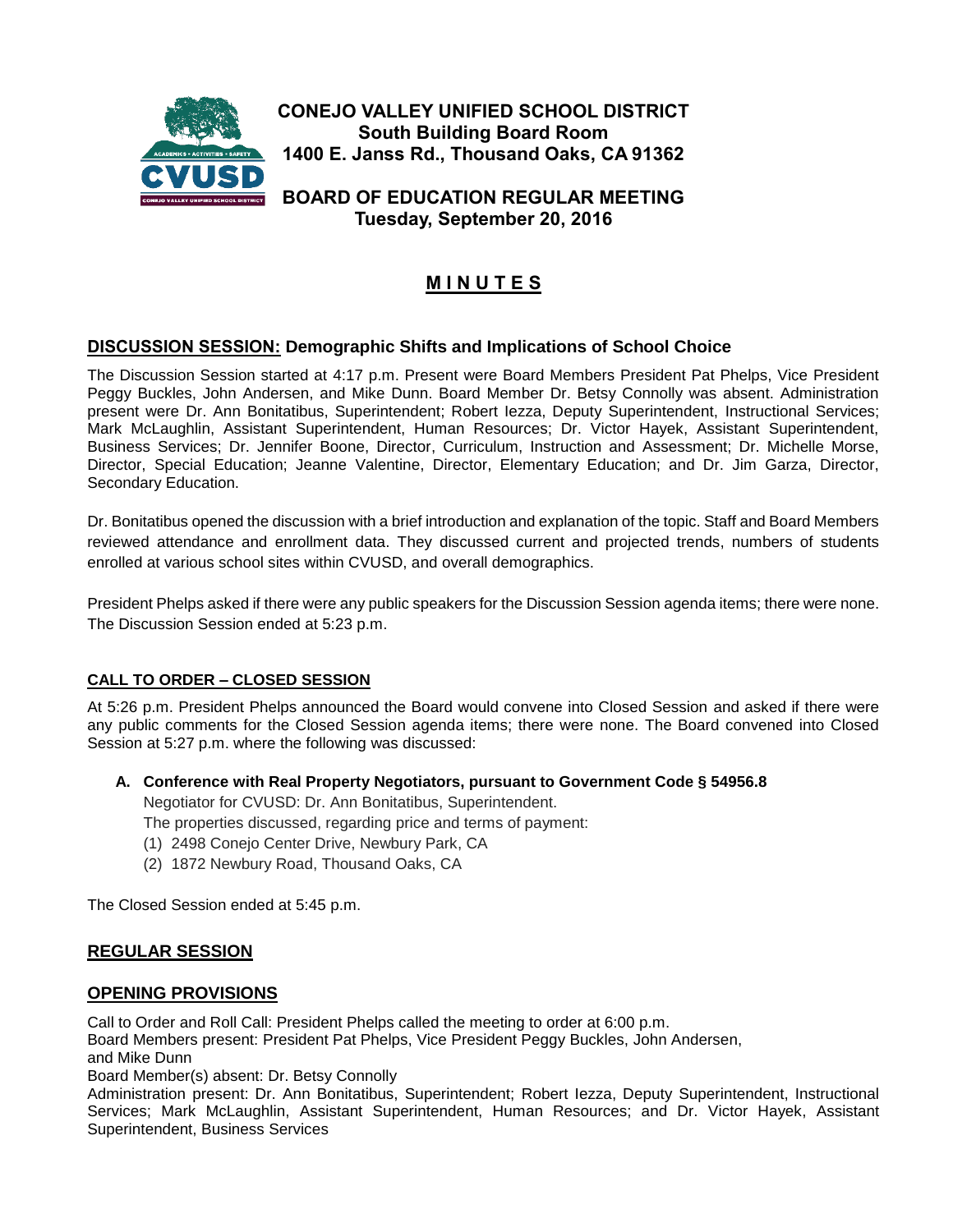President Phelps welcomed attendees to the meeting and read the procedural announcements.

# **Approval of the Agenda**

Mrs. Buckles moved to approve the agenda, seconded by Mr. Andersen. Mr. Dunn wanted to pull one item from the Action Items - Consent Agenda due to public speakers who requested to comment. Mrs. Buckles withdrew her motion.

Mr. Dunn moved to pull item M. *Extend Lease of Property at 1872 Newbury Rd., Thousand Oaks, CA, through August 28, 2017* from the Action Items-Consent Agenda; seconded by Mr. Andersen. Motion carried 4-0.

# **Comments from the Public**

President Phelps asked if there were any public speakers. There were eight speaker cards submitted.

- The 1<sup>st</sup> speaker, Cathy Carlson, commented about the East County ROP Center, traffic, and CVHS.
- The 2<sup>nd</sup> speaker, Brian Winic, and the  $3<sup>rd</sup>$  speaker, Ardyth St. John, shared time and commented on traffic, the gated entrance, and street parking near the Waverly site.
- 
- The 4th speaker, Kathleen Canfield, commented on traffic and the adult school.
- The 5<sup>th</sup> speaker, Sylvia Navarro, commented on the ad hoc committee and CVHS relocation.
- The 6<sup>th</sup> speaker, Kristin Hoover, commented on the CVHS relocation, the Brown Act, and decision making.
- The 7<sup>th</sup> speaker, Thitima Hickey, commented on the adult school.
- The 8<sup>th</sup> speaker, Nick Quidwai, commented on meeting logistics and conduct.

# **Comments from the Superintendent**

Dr. Bonitatibus thanked the thousands of parents who attended Back to School nights, as well as staff and teachers who did an amazing job welcoming parents. She updated everyone on the wonderful turnout at the first Back to School Book Club meeting with *How to Raise an Adult* by Julie Lythcott-Haims. The public is invited to join her for the next meeting on Thursday, September 29<sup>th</sup> at Walnut Elementary School from 6:00 p.m. – 7:00 p.m. She offered congratulations to Newbury Park High School teacher, Richard Kick, for representing CVUSD at the White House summit on *Computer Science for All.* Her favorite learner moment was talking to ASB Student Leaders at Sycamore and Sequoia middle schools who spoke about the leadership skills they learn and practice every day as positive role models to their peers.

## **Comments from Individual Board Members**

Mrs. Buckles commented that she enthusiastically attended three Back to School nights. She also mentioned attending the VCSBA dinner, which she enjoyed. Mr. Dunn commented on letters he received from community members and about the CVHS relocation.

## **ACTION ITEMS – GENERAL**

#### **Human Resources**

#### **A. Approve Resolution #16/17-05: Week of the School Administrator - October 9-15, 2016**

Mr. Andersen made the motion to approve; seconded by Mrs. Buckles. President Phelps asked if there was any discussion; there was none. Motion carried 4-0.

## **Instructional Services**

No items.

#### **Business Services**

#### **A. 2015-16 Unaudited Actual Financial Report**

Dr. Hayek presented the final 2015-2016 unaudited financial statements, which showed the Adopted Budget, Revised Adopted Budget, actual income, and expenditures as of June 30, 2016. A Statement of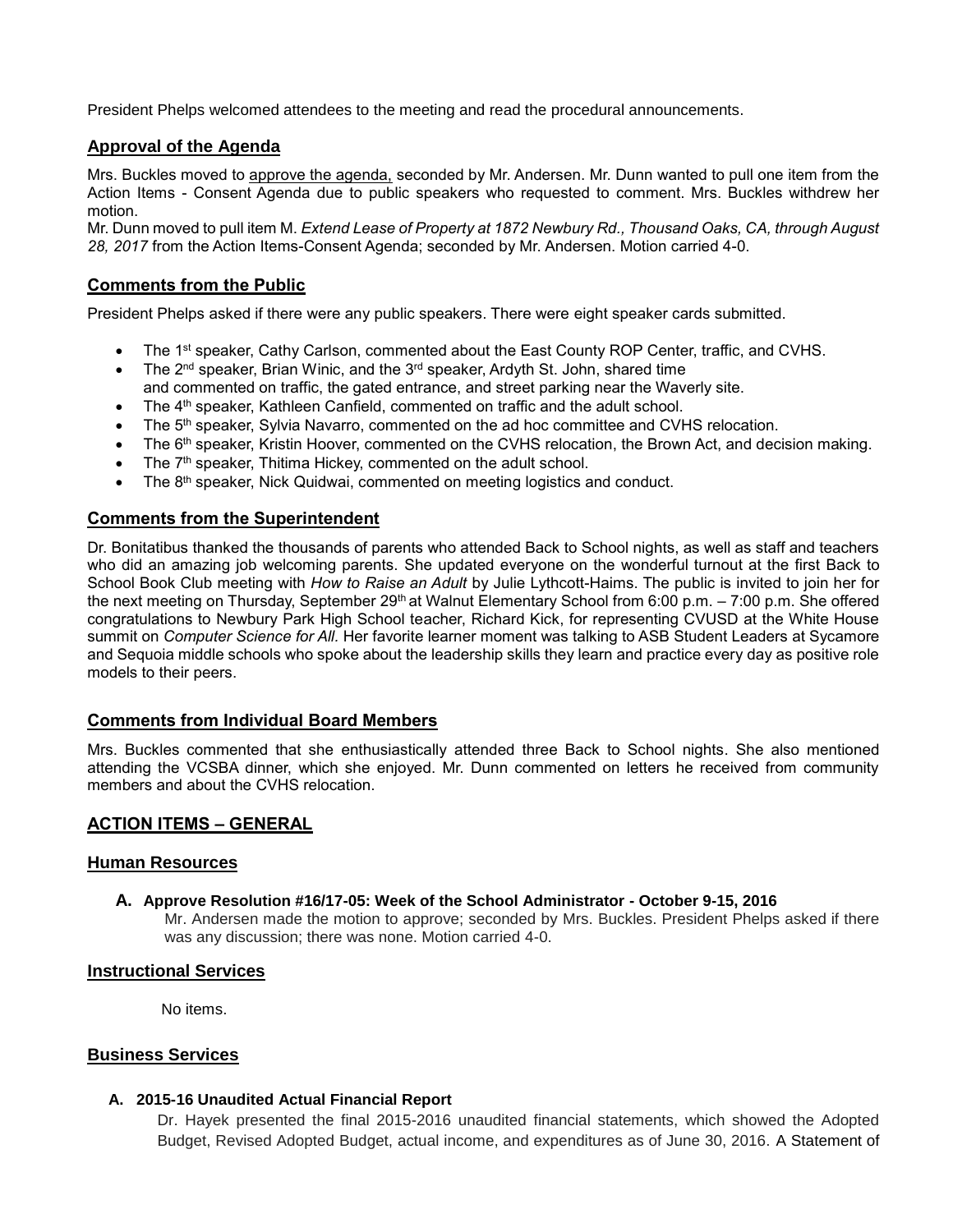Cash Balance and summary reports, as well as restricted and unrestricted general funds, were also included. President Phelps asked if there was any discussion. Dr. Hayek answered questions from the Board. President Phelps thanked Dr. Hayek for his presentation. Mrs. Buckles made the motion to approve; seconded by Mr. Andersen. Motion carried 4-0.

#### **B. Amendment of Board Policy 3311 and Administrative Regulation 3311 – Bids**

Mr. Andersen made the motion to approve; seconded by Mrs. Buckles. President Phelps asked if there was any discussion; there was none. Motion carried 4-0.

# **ACTION ITEMS – CONSENT**

Mrs. Buckles made the motion to approve the Consent Agenda, as amended with item M. *Extend Lease of Property*  at 1872 Newbury Rd., Thousand Oaks, CA, through August 28, 2017 pulled; Mr. Andersen seconded. Motion carried 4-0. President Phelps welcomed Virginia Beck, Director of Child Nutrition Services, who introduced herself and said she is thrilled to be starting this position.

- A. Approval of Minutes from the Board Meeting of September 6, 2016.
- B. Personnel Assignment Orders:
	- 1. Certificated Service:
		- A. Employment/Appointment: Counselors, Teachers Orders #: R16-048 - R16-055
	- 2. Certificated Service Exempt:
		- A. Employment/Appointment: Exempt Specialists Orders #: E16-003 - E16-007
	- 3. Classified Service:
		- A. New Employment (Probationary to Perm) / Assignment Change / Change in Status Orders #: C16-107 - C16-136
		- B. Substitute / Provisional / Additional Assignment Orders #: C16-137 - C16-142
		- C. Establishment / Modification / Elimination of Positions Orders #: C16-143 - C16-144
	- 4. Classified Service Exempt:
		- A. Walk-on Coach Orders #: E16-214 - E16-218
		- B. Campus Supervisor, Proctor, Specialist, Student Helper, Others Orders #: E16-219 - E16-252
- C. Contract for Nonpublic School Placement for Students with Disabilities #16-16/17
- D. Contract for Nonpublic School Placement for Students with Disabilities #17-16/17
- E. Purchase Order Report #907
- F. Disposal of Surplus and Obsolete Equipment
- G. Change Order #1 Proposition 39 and Energy Efficiency Various Sites McKinstry Essention, LLC
- H. Change Order #1 Redwood Middle School Heating, Ventilation, Air Conditioning Thomas-Schwab **Corporation**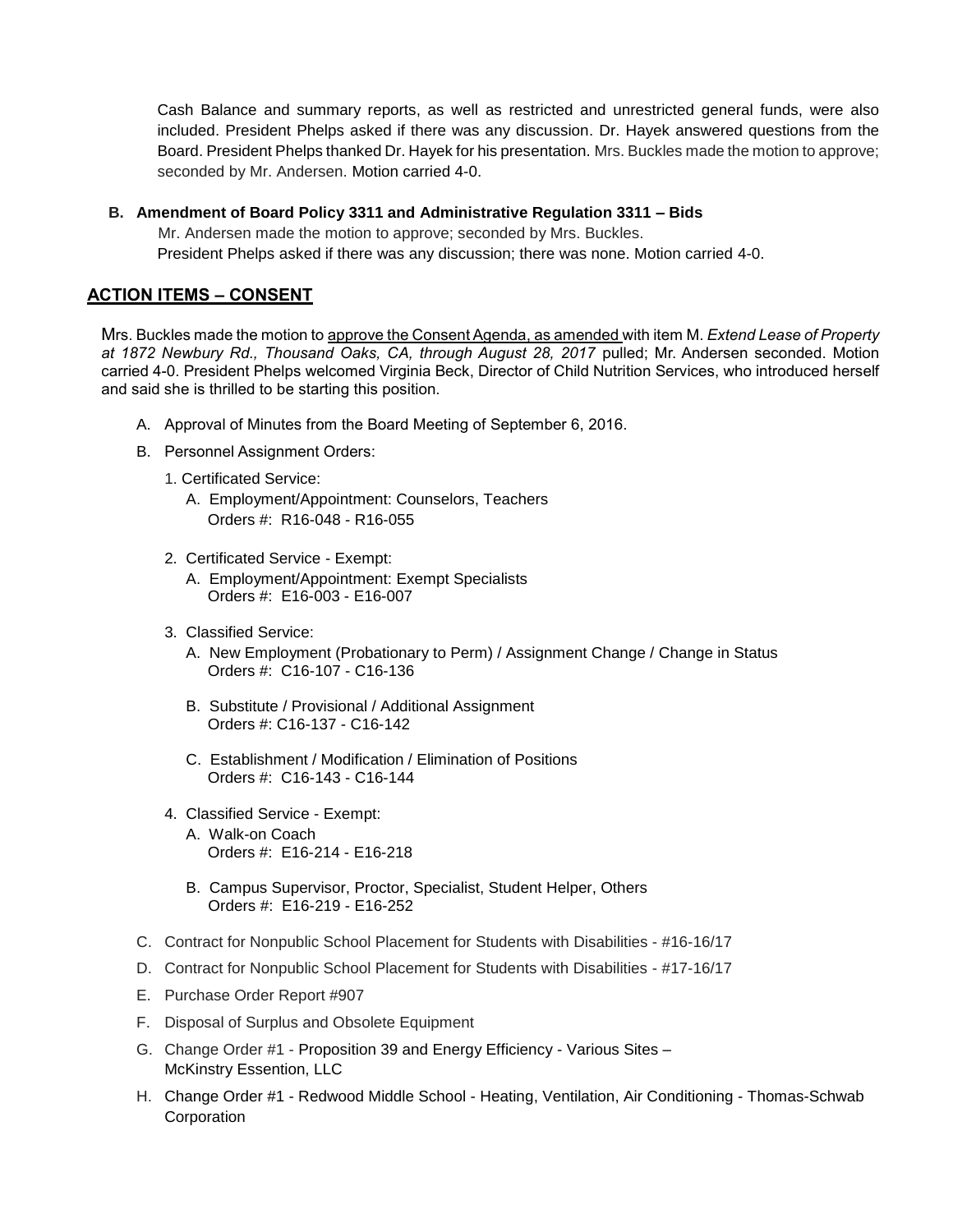- I. Notice of Completion Redwood Middle School Heating, Ventilation, Air Conditioning Thomas-Schwab Corporation
- J. Notice of Completion Sequoia Middle School Campus Security Ardalan Construction Company, Inc.
- K. Notice of Completion Triunfo Site Asphalt Paving Mission Paving and Sealing, Inc.
- L. Award of Contract Various School Sites Locker Room Facilities Renovation and Upgrade
- N. Approval of Community Advisory Committee Representative

# **ACTION ITEM – PULLED FROM CONSENT AGENDA**

A. Extend Lease of Property at 1872 Newbury Road, Thousand Oaks, California, through August 28, 2017

Mr. Dunn made the motion to approve item M*. Extend Lease of Property at 1872 Newbury Road, Thousand Oaks, California, through August 28, 2017;* seconded by Mr. Andersen. President Phelps asked if there was any public comment; there were two speaker cards submitted.

- The 1st speaker, Nick Quidwai, first commented on the Minutes of September 6, 2016. After the second speaker commented, Mr. Quidwai again approached the podium and commented on the lease of this property and CVHS relocation.
- $\bullet$  The 2<sup>nd</sup> speaker, Cathy Carlson, commented on the terms of the property lease.

President Phelps asked if there was any discussion. Mr. Dunn asked questions about the ad hoc committee's report; Dr. Hayek responded. Motion carried 4-0.

## **INFORMATION/DISCUSSION ITEMS-GENERAL**

#### **HUMAN RESOURCES**

#### A. **Amendment of Board Bylaw 9270 - Conflict of Interest**

President Phelps asked Mr. McLaughlin if he had any information on this item to present to the Board. Mr. McLaughlin explained there were new and adjusted titles. President Phelps asked if there were any questions; there were none.

#### **INSTRUCTIONAL SERVICES**

## **A. PRESENTATION: 2016 California Assessment of Student Performance and Progress (CAASPP) Results**

Dr. Jennifer Boone, Director of Curriculum, Instruction and Assessment, reported on the 2016 CAASPP system of assessments, which encompasses the Smarter Balance Summative Assessments (SBAC) for English Language Arts and Mathematics in grades three through eight and grade eleven. Dr. Boone answered questions from the Board. President Phelps thanked Dr. Boone for her presentation.

## **B. Waiver Request for State Testing Apportionment Report (CELDT)**

President Phelps asked if there was any discussion. Mr. Iezza stated the deadline had been missed, but if the waiver is approved by the Board, the state may fund the program retroactively.

#### **C. RESOLUTION 16/17-06 - Red Ribbon Week Proclamation**

President Phelps asked if there was any discussion; there was none.